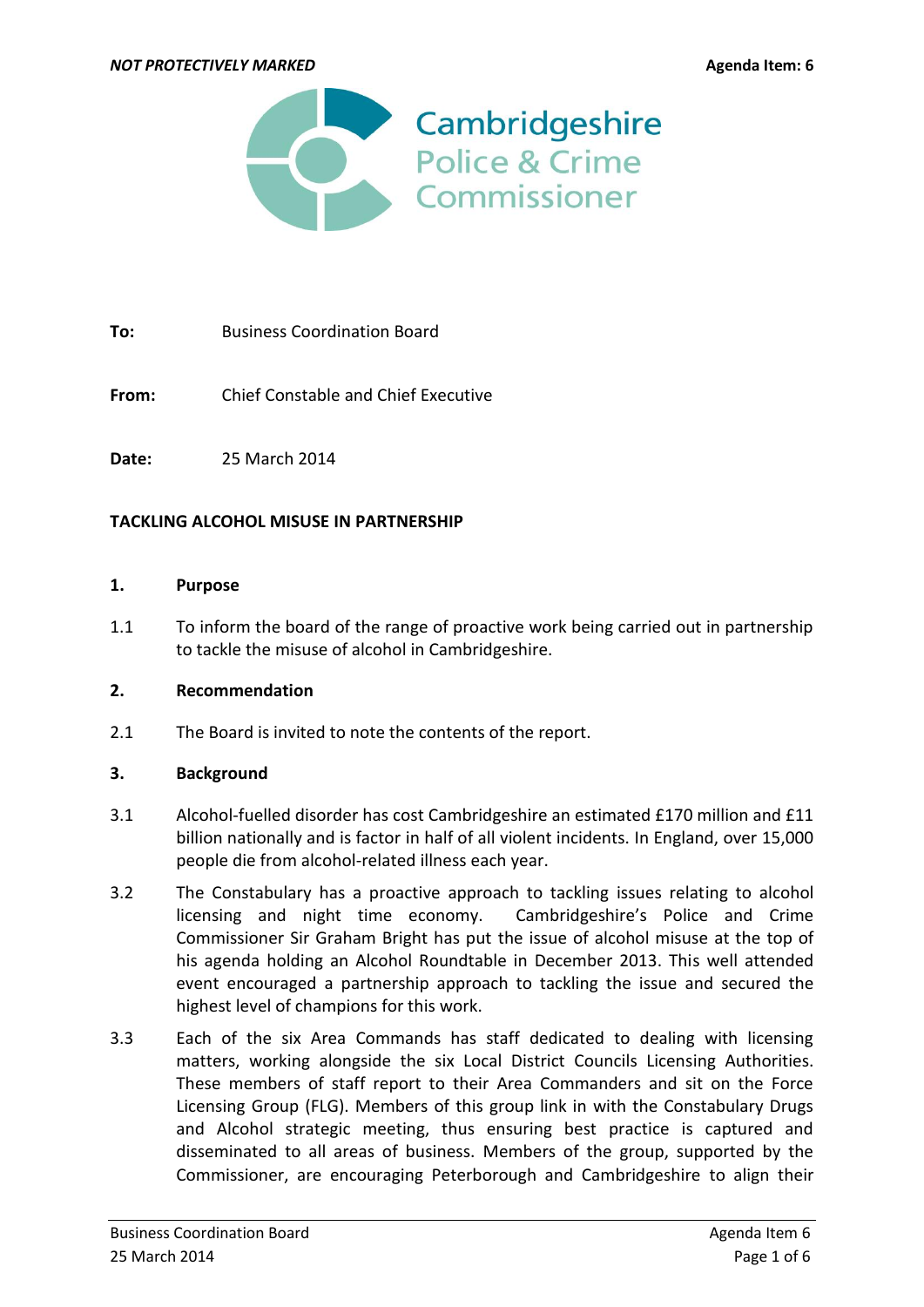work to tackle the misuse of alcohol through the creation of a single approach and strategy.

3.4 Cambridgeshire Constabulary follows the Cardiff 'traffic light system' (TLS) for monitoring and managing licensed premises. Each Licensed premise is categorised into four sizes, very large, large, medium, small, and will get pre-determined penalty points for specific offences which occur within or as a direct result of their venue. However they will also earn a reduction in points for any positive actions they take. This could include detaining an offender for police to arrest, intervening to prevent disorder etc. Data is analysed from a number of sources and a score obtained. This score then equates to a colour; green, amber or red. Those premises that score amber and red and worked with and/or placed on action plans are then finally taken to licensing hearings if no improvement is made. In Fenland this monitoring is managed via the ECINs system, which is supported by the Commissioner, to save time through real time tasking and money by through a reduction in meetings through virtual partnership working.

## **4. Partnership Working**

- 4.1 Cambridgeshire Constabulary works in partnership with a range of agencies to tackle alcohol misuse in the county. The tactics employed in each area are based on the particular issues faced. The following gives a brief summary of work undertaken in each area.
- 4.2 **Peterborough:** NightSafe was introduced April 2012 to replace the failing Pub Watch scheme. This wasn't a matter of just matter of giving it a new name, but under the banner of Operation Themis involved the introduction of:
	- flagship SIRCS system to Peterborough Night Time Economy this is a webbased information sharing system into which the Police, City Council and licensees share details of incidents and photographs of people who cause problems.
	- the Cardiff Traffic Light System
	- a digital radio system run from the City Council CCTV office which has recently been taken over by Peterborough Business Against.
	- a policing operation to support the licensees where a team of regular and Special Constables work with the licensees and SIA door supervisors to minimise disorder and crime.
- 4.3 Having taken best practice from Northumbria Police and OPCC office, the Peterborough Licensing team have just completed a programme of training to more than 60 SIA door supervisors and licensees from Peterborough NightSafe. The training addressed communication skills and conflict resolution but more importantly encouraged the door staff to help safeguard vulnerable people placing a 'duty of care' upon them. This training is likely to be expanded upon throughout Cambridgeshire.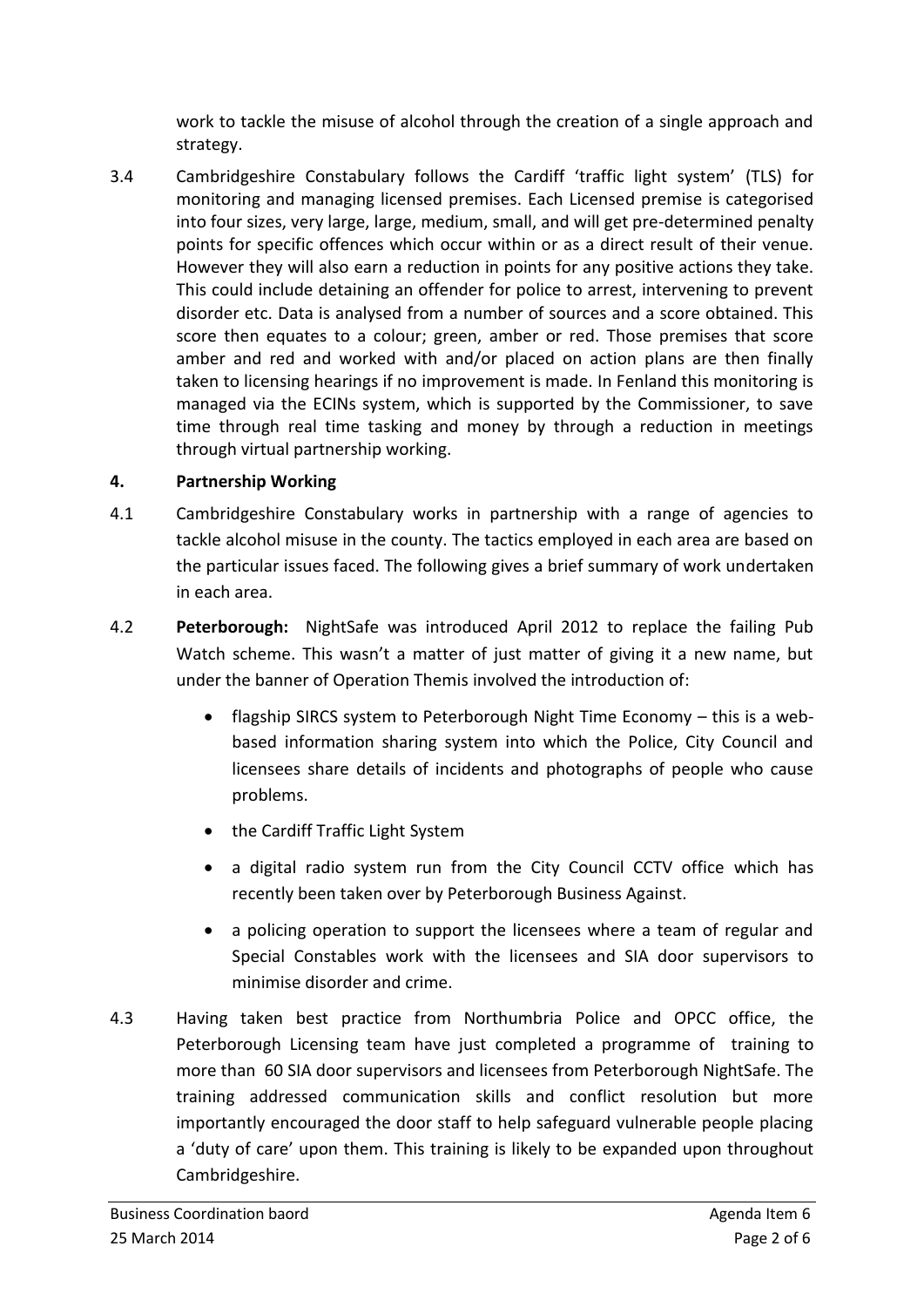- 4.4 **Fenland:** The Fenland licensing team are assisting Fenland Community Safety Partnership with their programme in 'reducing the strength' of high strength alcohol being sold in Wisbech. While their application for Local Authority Action Area Support from the Home Office was not successful work is still progressing to tackle the multi-faceted alcohol related issues on the patch.
- 4.5 **Cambridge**: A multi-agency Alcohol Related Violent Crime group meet bi-monthly to address the issues highlighted predominantly in Cambridge City Centre. Assault data from Addenbrookes is shared with the group and this is overlaid against crime data to get a better and more informed picture of the violent crime in the city centre. The meeting goes through the Traffic Light picture for city venues and this allows direct feedback to premises from the meeting via the Cambac representative.
- 4.6 The group collectively decide on future projects and will use meetings to identify appropriate projects to take forward and in 2013 obtained CSP funding for the following projects :-
	- Care venue similar to the care tent which is deployed at key dates over the Christmas period.
	- Taxi Marshalls over the Christmas period weekend
	- Street Pastors safe refuge
- 4.7 The data gathering from A&Es is now being put forward nationally by ACPO as best practice in this area. Efforts are being made to obtain A&E data from the other hospitals attended by Cambridgeshire residents. Sir Graham Bright is highlighting and encouraging this best practice with senior colleagues in an effort to support this multi-agency work. He has also encouraged all agencies to consider how the county could recoup the costs of caring for drunk and incapacitated people.
- 4.8 **East Cambridgeshire**: following on from the Commissioner's roundtable event the Community Safety Partnership has set preventative work to tackle alcohol misuse among young people as a priority along with working with street drinkers and managing licencing through ECINs. This work is welcomed by the Commissioner.
- 4.9 **Huntingdonshire:** November 2013 saw the launch of the Ramsey 'Reducing the Strength' Community Campaign. The project involves a community partnership of retailers, local police and licensing officers, and Team Leaders from Huntingdonshire District Council Safety Team. The campaign has been championed by Dr Arun Aggarwal, GP, the clinical lead for Gainsborough Foundation which is based in Ramsey.
- 4.10 As part of the National Alcohol Awareness Week in November 2013 the 10 local off licenced premises were targeted - all who were selling High Strength Low Cost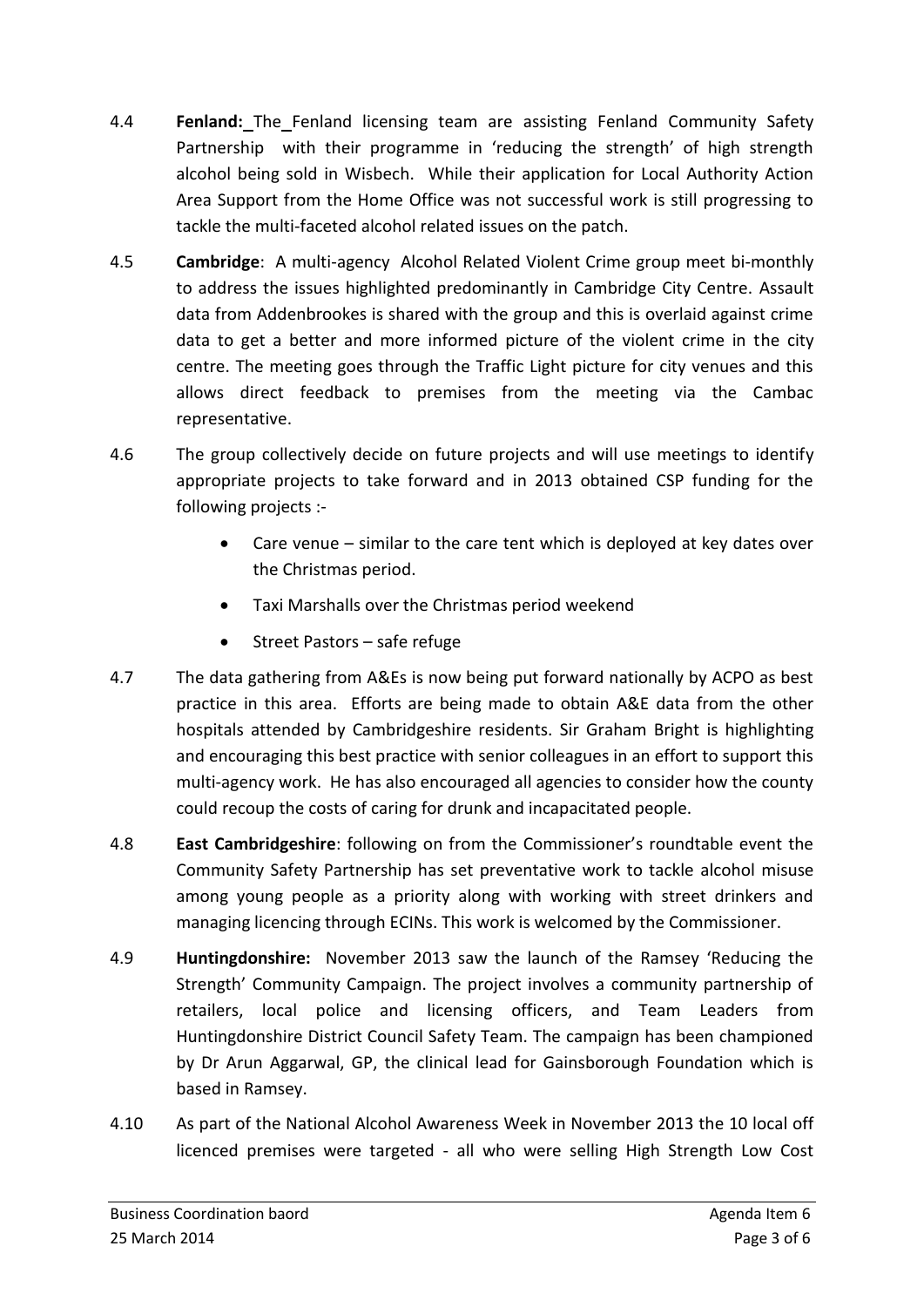Alcohol - those over 7.6% ABV. Retailers that have agreed to a voluntary ban on selling the beers, lagers and ciders over 6% strength.

- 4.11 The tactic of voluntary asking retailers to remove such items has caused some concern in the licensing industry and with more than 80 schemes operating nationally a legal challenge is expected. The Constabulary has taken legal advice on this matter and the advice is summarised as:
	- It seems clear that we can pursue such an approach but with certain prerequisites.
	- There needs to be a demonstrable need based on a specific problem in a reasonably tight geographic area
	- This should be reflected in a detailed impact assessment/problem profile based on crime/disorder and intelligence.
	- The response to such assessment should be progressed through a multiagency problem solving group that should wherever possible include the relevant licensed premises likely to be affected. (Making them part of the solution).
	- The solutions should be wide ranging not just this tactic.
	- Any decisions/actions arising should be fully documented.
- 4.12 The Commissioner is supportive of work to reduce the availability of super strength alcohol when it is used as part of a suite of tactics and has written to the Ipswich (the origin of the initiative) MP Ben Gummer to explore joint working to raise the profile of this tactic in the House of Commons.

# **5 Positive action being taken by Local Commands**

# 5.1 **Alcohol Control Zones**

- 5.2 Under the Criminal Justice and Police Act 2001 local Authorities have the power to introduce these ( officially called Designated Public Places Orders ), which gives police the power to confiscate alcohol in a Designated zone. Since 2001, 852 have been put in place nationally.
- 5.3 Cambridgeshire has nine. They are at Barhill, Whittlesey, March, Wisbech, St Ives, Ely (around Cathedral) and three in Peterborough, the City Centre, Millfield area and Orton area. All are enforced by staff in Local Area commands.

# 5.4 **Dispersal Notices**

5.5 Under the Violent Crime Reduction Act 2006, Section 27 Notices can be issued to order individuals to leave a given area and not return within 48 hours.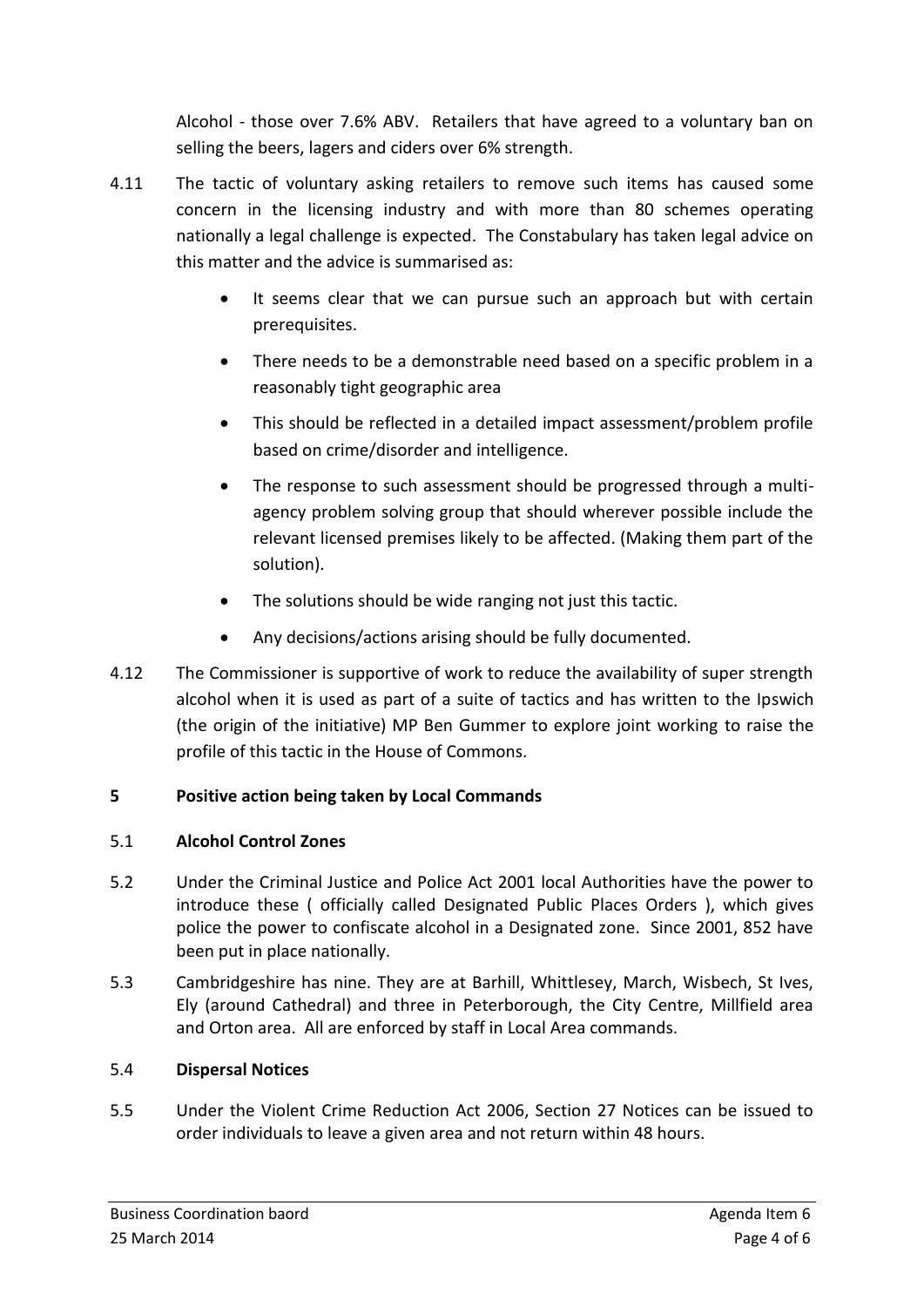5.6 Used mainly at weekends by dedicated patrols. Three areas have operations each weekend to deal with alcohol related incidents: - Op Themis Peterborough, Op Sodium Cambridge and Op Titan in Fenland. Last year Peterborough issued 213 such notices.

### 5.7 **Underage Selling**

- 5.8 The Government recently increased the maximum fine to £20,000 for persistent underage selling at the same premises, which can be just two occurrences.
- 5.9 This tactic is employed with the assistance of Trading Standards. Local areas have carried out the follow operations :-
	- Cambridge In October four premises were visited, all passed,
	- Peterborough 30 Test Purchase Operations were carried out in 2013 and only three premises failed.
	- Fenland carried out five operations in 2013 with a number of premises failing. One failed twice and was taken to review.

### 5.10 **Drinking Banning Orders/ASBOs**

- 5.11 This legislation is currently under review and may change in 2014. Only Fenland Courts must consider a banning order if dealing with an alcohol related matter (Fenland courts were part of the pilot project.)
- 5.12 No Drinking Banning Orders were issued in 2013 however Fenland have applied for and been successful with a number of ASBO's. Close liaison has also taken place with UKBA on these matters resulting in two persons being removed from the UK.

### 5.13 **Licensees called before the Local Authority Licensing Committee. ( a review )**

- Cambridge: Called News & More premises to review, and together with the council successfully defended an appeal at Cambridge Magistrates Court in relation to the refusal of a licence at Adana East Road, Cambridge.
- Huntingdonshire: No reviews. A number of new Premises Licence applications have had conditions attached by Police in response to local issues - all have been issued licenses after consultation or applications withdrawn.
- East Cambridge- No reviews but mediation carried out prior to a licence being submitted.
- Fenland Took a number of premises to review.
- $\bullet$  Peterborough 12 premises were taken to review in 2013. 10 went in the favour of the police.
- South Cambridge- No reviews.